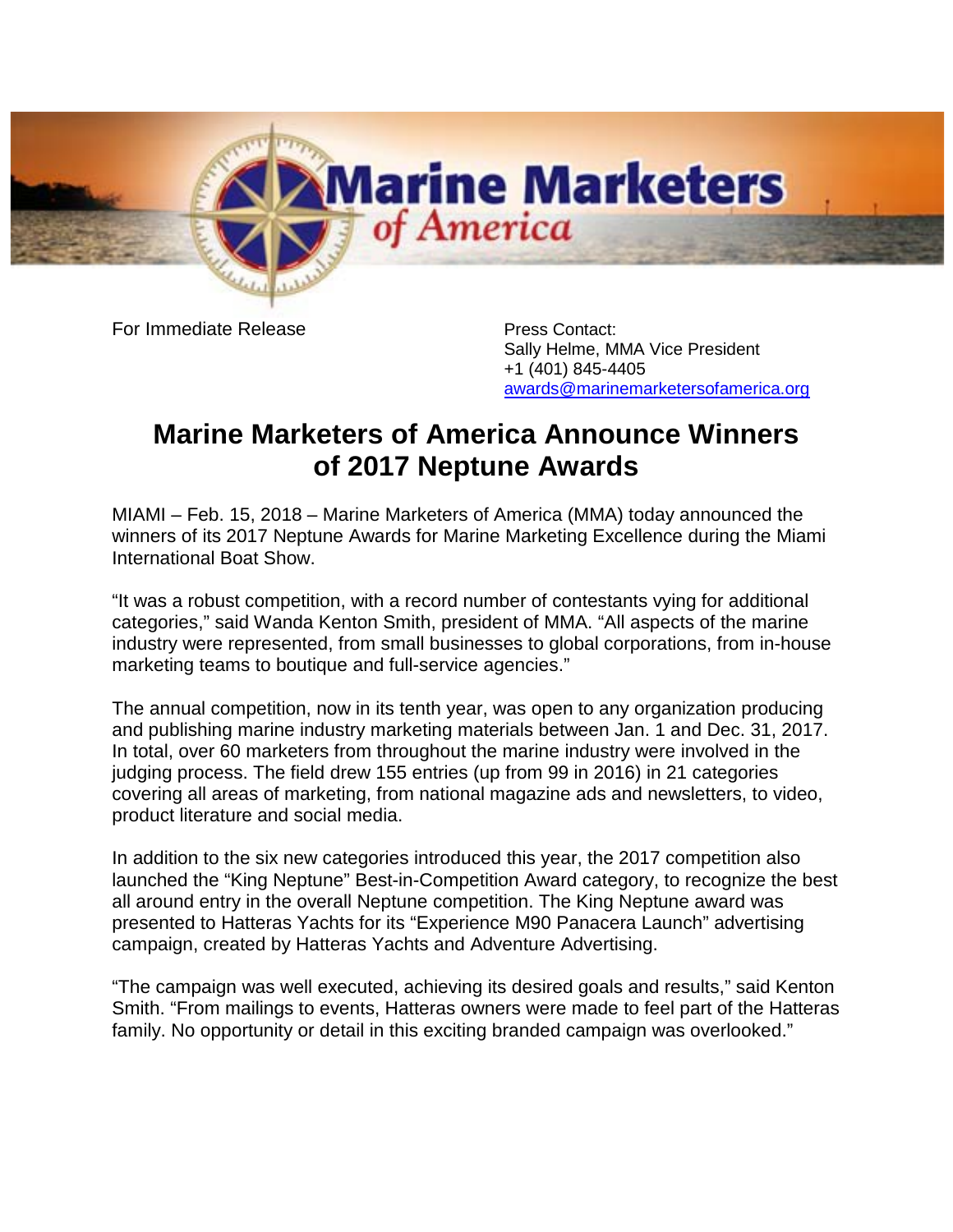In addition to the category award winners, 11 "Honorable Mentions" were also presented to companies whose submission scored within a prescribed range of the category's winning entry.

"The results of this year's contest prove that innovation and creativity are alive and well in the boating marketplace," said Sally Helme, MMA vice president and Neptune Awards chairperson. "The Neptune Awards are judged on the basis of marketing excellence with a variety of criteria and benchmarks for each category. This year, many categories were hotly contested, evidenced by a tie in the popular category of mobile apps."

## **2017 Neptune Award Winners** included:

**Best Advertising Series:** Carver Yachts, "Carver Ad Series;" created by Carver Yachts and Freckman & Guild

**Best Advertising Spread and King Neptune Best-in-Competition Award:** Hatteras Yachts, "Experience M90 Panacera Launch;" created by Hatteras Yachts and Adventure Advertising

**Best Single Page Advertisement:** GEMECO Marine Accessories, "Muscle Ad;" created by GEMECO Marine Accessories and Hawley Communications

**Best Advertorial/Native Advertisement:** Mercury Marine, "Bass History;" created by Markham & Stein Unlimited

**Best B2B Marketing:** BRP**/**Sea-Doo Watercraft, "Club BRP/Sea-Doo Test Ride Experience;" created by BRP/Sea-Doo and LOOK Marketing

**Best Email Marketing**: Galeon, "385 HTS Email;" created by MarineMax

**Best Event Marketing/Grassroots Promotion:** Hatteras Yachts, "Hatteras Club Experience M90 Panacera Launch;" created by Hatteras Yachts and Adventure **Advertising** 

**Best Innovation**: Yamaha WaterCraft, "Test Drive;" created by Yamaha WaterCraft and ICBM Media

**Best Integrated Marketing Campaign:** White River Marine Group, "Bass Tracker 40<sup>th</sup> Anniversary Product Launch;" created by White River Marine Group

**Best Mobile App (TIE):** Freedom Boat Club, "Member App;" created by Freedom Boat Club, and Yamaha Boats, "Yamaha Boats and Waverunner Apps;" created by Yamaha Boats and ICBM Media

**Best Newsletter:** Grady-White, "Docklines E-newsletter;" created by Adams & Longino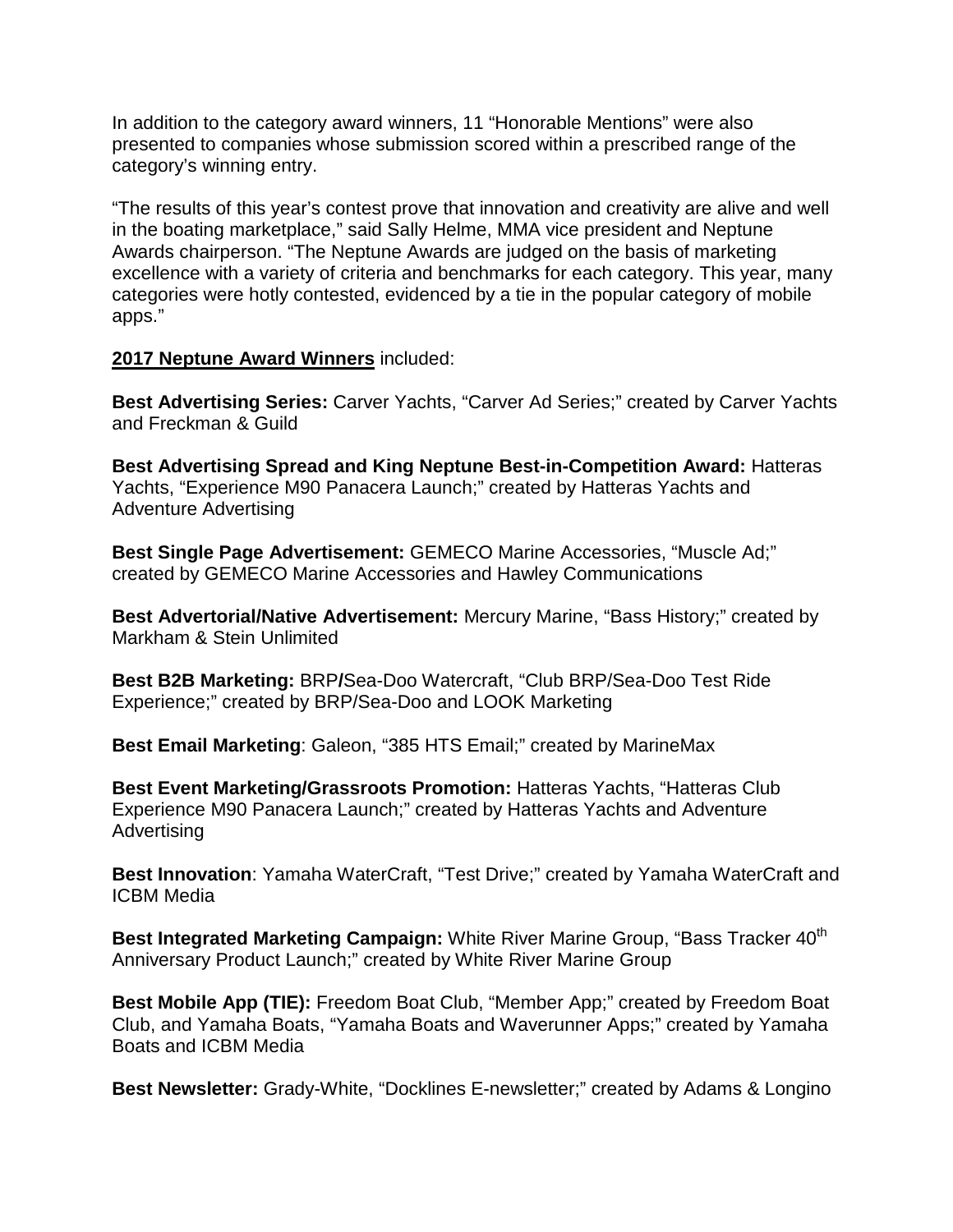**Best Online Advertising:** Boston Whaler Inc., "Dauntless Family;" created by Boston Whaler Inc. and Dino Publishing

**Best Public Relations:** Hinckley Yachts, "Dasher New Product PR Campaign;" created by Hinckley Yachts and PMK-BNC

**Best Product Literature:** Larson Boat Group, "Larson FX Interactive Journ-Alog;" created by Larson Boats and Dino Publishing

**Best Regional/Local Marketing:** Yamaha WaterCraft, "Local Search Marketing Beta;" created by Yamaha WaterCraft and ICBM Media

**Best Sales Promotion:** Sea Ray, "#SeaRaySummer;" created by Sea Ray and Dino Publishing

**Best Social Media:** Boston Whaler Inc., "12 Days of Whaler Holiday Campaign;" created by Boston Whaler Inc. and Meghaphone Marketing

**Best Video Series:** Hobie Cat Company, "Get Out There;" created by Hobie Cat **Company** 

**Best Video Single:** MarineMax, "MarineMax Sea Ray SLX-W 230 Video;" created by MarineMax

**Best Website:** Sea Ray, "New Configurator - Design Your Sea Ray;" created by Sea Ray, New Foundry and Mid Coast Studio

**2017 Neptune Award Honorable Mention** recipients included:

**Advertising Series:** Hell's Bay Boatworks, "Ad Series;" created by Markham & Stein Unlimited

**Advertorial/Native Advertisement:** RMK, "RMK Merrill Stevens;" created by Lisa **Overing** 

**Email Marketing:** MarineMax, "Aquila 36 Launch Email;" created by MarineMax

**Innovation**: Grady-White Boats, "Multipurpose Content Syncing;" created by Adams & Longino

**Integrated Marketing Campaign**: Hobie Cat Company, "Get Out There Marketing Campaign;" created by Hobie Cat Company

**Newsletter:** Yamaha, "ProSales Newsletter;" created by ICBM Media